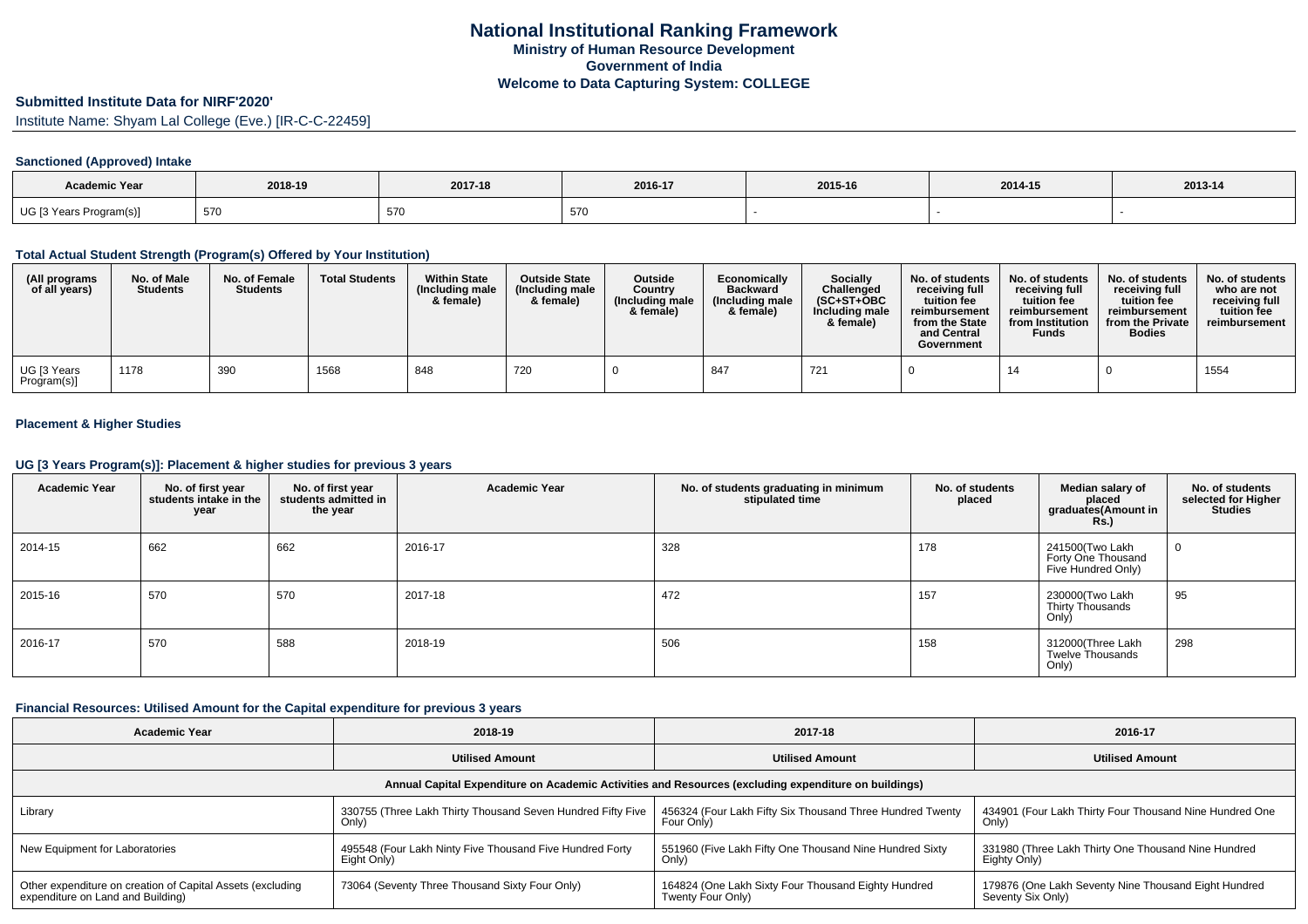## **Financial Resources: Utilised Amount for the Operational expenditure for previous 3 years**

| <b>Academic Year</b>                                                                                                                                                                            | 2018-19                                                                                    | 2017-18                                                                              | 2016-17                                                                                |  |  |  |  |  |  |  |  |  |
|-------------------------------------------------------------------------------------------------------------------------------------------------------------------------------------------------|--------------------------------------------------------------------------------------------|--------------------------------------------------------------------------------------|----------------------------------------------------------------------------------------|--|--|--|--|--|--|--|--|--|
|                                                                                                                                                                                                 | <b>Utilised Amount</b>                                                                     | <b>Utilised Amount</b>                                                               | <b>Utilised Amount</b>                                                                 |  |  |  |  |  |  |  |  |  |
| <b>Annual Operational Expenditure</b>                                                                                                                                                           |                                                                                            |                                                                                      |                                                                                        |  |  |  |  |  |  |  |  |  |
| Salaries (Teaching and Non Teaching staff)                                                                                                                                                      | 18587253 (Eighteen Crore Fifty Lakh Eighty Seven Thousand<br>Two Hundred Fifty Three Only) | 140143430 (Fourteen Croce One Lakh Forty Three Thousand<br>Four Hundred Thirty Only) | 108430341 (Ten Crore Eighty Four Lakh Thirty Thousand<br>Three Hundred Forty One Only) |  |  |  |  |  |  |  |  |  |
| Maintenance of Academic Infrastructure or consumables and<br>other running expenditures (excluding maintenance of hostels<br>and allied services, rent of the building, depreciation cost, etc) | 4437615 (Forty Four Lakh Thirty Seven Thousand Six Hundred<br>Fifteen Only)                | 5150698 (Fifty One Lakh Fifty Thousand Six Hundred Ninety<br>Eight Only)             | 3688000 (Thirty Six Lakh Eighty Eight Thousand Only)                                   |  |  |  |  |  |  |  |  |  |
| Seminars/Conferences/Workshops                                                                                                                                                                  | 151338 (One Lakh Fifty One Thousand Three Hundred Thirty<br>Eighty Only)                   | 215479 (Two Lakh Thirteen Thousand Seven Hundred Fifty<br>Seven Only)                | 82560 (Eighty Two Thousand Five Hundred Sixty Only)                                    |  |  |  |  |  |  |  |  |  |

# **PCS Facilities: Facilities of physically challenged students**

| 1. Do your institution buildings have Lifts/Ramps?                                                                                                        | Yes, more than 80% of the buildings |
|-----------------------------------------------------------------------------------------------------------------------------------------------------------|-------------------------------------|
| 2. Do your institution have provision for walking aids, includingwheelchairs and transportation from one building to another for<br>handicapped students? | Yes                                 |
| 3. Do your institution buildings have specially designed toilets for handicapped students?                                                                | Yes, more than 80% of the buildings |

## **Awards Details**

|                                                                                                                                                                                                                 | government agencies in the previous academic year 2018-19 |              | 1. How many faculty member of your institution have received highly reputed national/international awards/recognition from central |                                                                      |                                                                                |                                          |                            |                               |                               |  |  |
|-----------------------------------------------------------------------------------------------------------------------------------------------------------------------------------------------------------------|-----------------------------------------------------------|--------------|------------------------------------------------------------------------------------------------------------------------------------|----------------------------------------------------------------------|--------------------------------------------------------------------------------|------------------------------------------|----------------------------|-------------------------------|-------------------------------|--|--|
|                                                                                                                                                                                                                 |                                                           |              | 2. How many students of your institution have won international awards in the previous academic year 2018-19                       |                                                                      |                                                                                |                                          |                            |                               |                               |  |  |
| Srno<br><b>Enrolment Number</b><br>Name of the Award<br>Name of International<br>Name of the<br>Student/Name of the<br><b>Institution/Organisati</b><br>on from where the<br>Team<br>award has been<br>received |                                                           |              |                                                                                                                                    |                                                                      | Address of the<br>Agency giving award                                          | <b>Contact Email ID of</b><br>the Agency | Year of receiving<br>award | Email ID of the<br>faculty    | Contact no. of the<br>faculty |  |  |
|                                                                                                                                                                                                                 | RAHUL AGARWAL                                             | SL(E)-221/10 | <b>COMMONWEALTH</b><br><b>SCHOLARSHIP</b>                                                                                          | COMMONWEALTH<br><b>SCHOLARSHIP</b><br><b>COMMISSION IN THE</b><br>UK | Woburn House, 20-24<br>Tavistock Square,<br>London WC1H 9HF,<br>United Kingdom | viven.codjoe@cscuk.or<br>a.uk            | 2019                       | agarwalrahul.du@gmai<br>I.com | 7838644002                    |  |  |

# **Faculty Details**

| Srno | Name                                    | Age | Designation            | Gender | Qualification | <b>Experience (In</b><br><b>Months)</b> | <b>Is Associated</b><br><b>Last Year</b> | Currently<br>working with<br>institution? | <b>Joining Date</b> | <b>Leaving Date</b> | <b>Association type</b> |
|------|-----------------------------------------|-----|------------------------|--------|---------------|-----------------------------------------|------------------------------------------|-------------------------------------------|---------------------|---------------------|-------------------------|
|      | DHARMA RAWAT                            | 37  | Assistant<br>Professor | Female | <b>NET</b>    | 31                                      | Yes                                      | Yes                                       | 01-02-2016          | $\sim$              | Adhoc /<br>Contractual  |
| 2    | DR ADITYA<br>PRAKASH<br><b>TRIPATHI</b> | 37  | Assistant<br>Professor | Male   | Ph.D          | 130                                     | Yes                                      | Yes                                       | 16-12-2008          | $\sim$              | Regular                 |
|      | DR AMIT SINGH                           | 39  | Assistant<br>Professor | Male   | Ph.D          | 118                                     | Yes                                      | Yes                                       | 21-05-2009          | $\sim$              | Regular                 |
|      | DR AMRENDRA<br><b>KUMAR SINGH</b>       | 44  | Assistant<br>Professor | Male   | Ph.D          | 130                                     | Yes                                      | Yes                                       | 07-11-2008          | $\sim$              | Regular                 |
|      | DR ANIL KUMAR<br><b>RA</b>              | 52  | Associate<br>Professor | Male   | Ph.D          | 262                                     | Yes                                      | Yes                                       | 18-12-1997          | $\sim$              | Regular                 |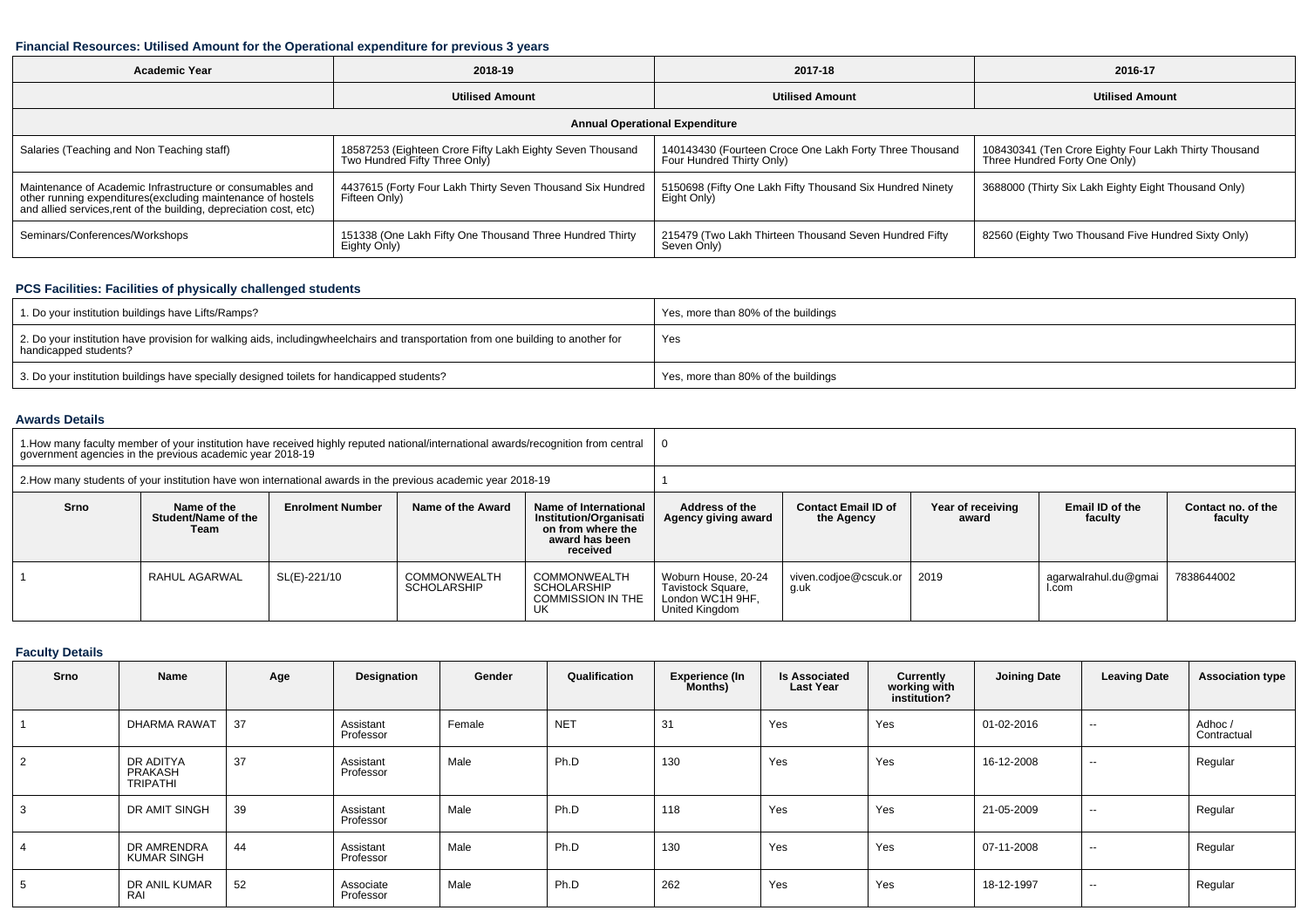| 6              | DR ARCHNA<br>UPADHYAYA            | 51 | Associate<br>Professor                              | Female | Ph.D | 262 | Yes | Yes | 18-12-1997 | --                       | Regular                |
|----------------|-----------------------------------|----|-----------------------------------------------------|--------|------|-----|-----|-----|------------|--------------------------|------------------------|
| $\overline{7}$ | DR ASHOK<br><b>KUMAR</b>          | 48 | Assistant<br>Professor                              | Female | Ph.D | 130 | Yes | Yes | 28-11-2008 | --                       | Regular                |
| 8              | <b>DR BHARTI</b>                  | 35 | Assistant<br>Professor                              | Female | Ph.D | 130 | Yes | Yes | 20-11-2008 | --                       | Regular                |
| 9              | DR DEEPIKA<br><b>VERMA</b>        | 41 | Assistant<br>Professor                              | Female | Ph.D | 118 | Yes | Yes | 11-05-2009 | --                       | Regular                |
| 10             | DR DEO<br>NARAYAN SINGH           | 57 | Assistant<br>Professor                              | Male   | Ph.D | 178 | Yes | Yes | 04-08-2009 | --                       | Regular                |
| 11             | DR KARAN<br>GUPTA                 | 33 | Assistant<br>Professor                              | Male   | Ph.D | 34  | Yes | Yes | 15-09-2016 | --                       | Adhoc /<br>Contractual |
| 12             | DR KUSUM DEVI                     | 36 | Assistant<br>Professor                              | Female | Ph.D | 130 | Yes | Yes | 29-10-2008 | --                       | Regular                |
| 13             | DR MANISH<br><b>KARMWAR</b>       | 45 | Assistant<br>Professor                              | Male   | Ph.D | 117 | Yes | Yes | 17-10-2009 | --                       | Adhoc /<br>Contractual |
| 14             | DR MANOJ<br><b>KUMAR</b>          | 36 | Assistant<br>Professor                              | Male   | Ph.D | 35  | Yes | Yes | 05-08-2015 | --                       | Adhoc /<br>Contractual |
| 15             | DR MANU<br><b>UMESH</b>           | 42 | Assistant<br>Professor                              | Male   | Ph.D | 130 | Yes | Yes | 21-11-2008 | --                       | Regular                |
| 16             | DR PRAMOD<br><b>KUMAR</b>         | 57 | Associate<br>Professor                              | Male   | Ph.D | 222 | Yes | Yes | 04-08-2009 | --                       | Regular                |
| 17             | DR PRAMOD<br><b>KUMAR DWIVEDI</b> | 45 | Assistant<br>Professor                              | Female | Ph.D | 190 | Yes | Yes | 21-03-2003 | --                       | Regular                |
| 18             | DR PRAVIN<br>KUMAR                | 53 | Dean / Principal /<br>Director / Vice<br>Chancellor | Male   | Ph.D | 297 | Yes | Yes | 15-07-2015 | --                       | Regular                |
| 19             | DR PREETI<br><b>SHUKLA</b>        | 54 | Assistant<br>Professor                              | Female | Ph.D | 262 | Yes | Yes | 25-10-2008 | u.                       | Regular                |
| 20             | DR RAM ROOP<br>MEENA              | 36 | Assistant<br>Professor                              | Male   | Ph.D | 118 | Yes | Yes | 08-04-2010 | u.                       | Regular                |
| 21             | DR RAMESH<br><b>KUMAR</b>         | 60 | Associate<br>Professor                              | Male   | Ph.D | 250 | Yes | Yes | 20-01-2009 | $\overline{a}$           | Regular                |
| 22             | DR REENU<br><b>GUPTA</b>          | 41 | Assistant<br>Professor                              | Female | Ph.D | 118 | Yes | Yes | 11-05-2009 | u.                       | Regular                |
| 23             | DR REKHA<br>KASHYAP               | 41 | Assistant<br>Professor                              | Female | Ph.D | 59  | Yes | Yes | 01-09-2014 | Ξ.                       | Adhoc /<br>Contractual |
| 24             | DR RENU GUPTA                     | 60 | Associate<br>Professor                              | Female | Ph.D | 262 | Yes | Yes | 18-12-1997 |                          | Regular                |
| 25             | DR RITESH<br>BHARDWAJ             | 42 | Assistant<br>Professor                              | Male   | Ph.D | 118 | Yes | Yes | 20-01-2009 | $\overline{\phantom{a}}$ | Regular                |
| 26             | DR S P SHARMA                     | 63 | Associate<br>Professor                              | Male   | Ph.D | 502 | Yes | Yes | 05-11-1977 | $\sim$                   | Regular                |
| 27             | DR SANDEEP<br>KUMAR YADAV         | 38 | Assistant<br>Professor                              | Male   | Ph.D | 130 | Yes | Yes | 29-10-2008 | $\sim$                   | Regular                |
| 28             | DR SANDHYA<br>VERMA               | 48 | Assistant<br>Professor                              | Female | Ph.D | 118 | Yes | Yes | 25-02-2009 | н.                       | Regular                |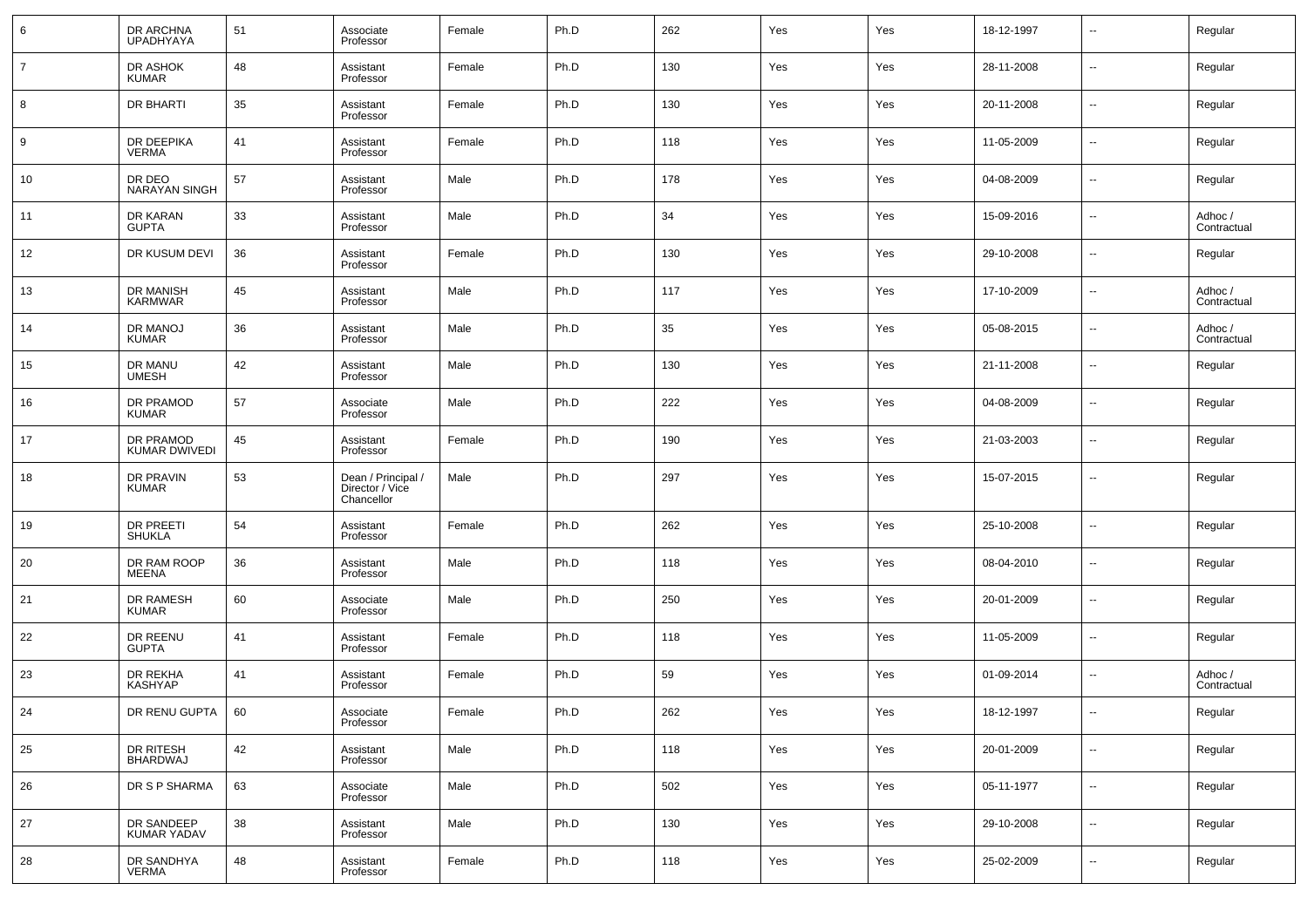| 29 | DR SARIKA<br><b>TYAGI</b>               | 38 | Assistant<br>Professor | Female | Ph.D       | 59  | Yes | Yes | 01-09-2014 | $\overline{\phantom{a}}$ | Adhoc /<br>Contractual |
|----|-----------------------------------------|----|------------------------|--------|------------|-----|-----|-----|------------|--------------------------|------------------------|
| 30 | <b>DR SARITA</b>                        | 38 | Assistant<br>Professor | Female | Ph.D       | 118 | Yes | Yes | 11-05-2009 | $\overline{\phantom{a}}$ | Regular                |
| 31 | DR SHAILENDER<br><b>MOHAN SINGH</b>     | 46 | Assistant<br>Professor | Male   | Ph.D       | 179 | Yes | Yes | 10-08-2004 | $\overline{\phantom{a}}$ | Adhoc /<br>Contractual |
| 32 | DR STUTI GUPTA                          | 37 | Assistant<br>Professor | Female | Ph.D       | 130 | Yes | Yes | 06-11-2008 | $\overline{\phantom{a}}$ | Regular                |
| 33 | <b>DR SUMITRA</b>                       | 54 | Associate<br>Professor | Female | Ph.D       | 262 | Yes | Yes | 18-12-1997 | $\overline{\phantom{a}}$ | Regular                |
| 34 | DR SUNITA<br><b>KHURANA</b>             | 58 | Associate<br>Professor | Female | Ph.D       | 250 | Yes | Yes | 16-10-1998 | $\overline{\phantom{a}}$ | Regular                |
| 35 | <b>DR SUNITA</b><br>SAXENA              | 47 | Assistant<br>Professor | Female | Ph.D       | 202 | Yes | Yes | 08-05-2009 | $\overline{\phantom{a}}$ | Regular                |
| 36 | DR SURESH<br><b>KUMAR</b>               | 45 | Assistant<br>Professor | Male   | Ph.D       | 130 | Yes | Yes | 04-12-2008 | $\overline{\phantom{a}}$ | Regular                |
| 37 | DR VATSAL<br><b>SINGH</b>               | 33 | Assistant<br>Professor | Female | Ph.D       | 84  | Yes | Yes | 08-07-2012 | $\overline{\phantom{a}}$ | Adhoc /<br>Contractual |
| 38 | <b>DR YATISH</b><br><b>KUMAR MISHRA</b> | 60 | Assistant<br>Professor | Male   | Ph.D       | 72  | Yes | Yes | 24-07-2013 | $\overline{\phantom{a}}$ | Adhoc /<br>Contractual |
| 39 | <b>MS ANJU BALA</b>                     | 31 | Assistant<br>Professor | Female | <b>NET</b> | 42  | Yes | Yes | 01-02-2016 | $\overline{\phantom{a}}$ | Adhoc /<br>Contractual |
| 40 | <b>MS BHARTI</b><br><b>KUMAR</b>        | 39 | Assistant<br>Professor | Female | M. Phil    | 118 | Yes | Yes | 16-01-2009 | $\overline{\phantom{a}}$ | Regular                |
| 41 | <b>MS DEEPIKA</b><br><b>JAJORIA</b>     | 32 | Assistant<br>Professor | Female | <b>NET</b> | 47  | Yes | Yes | 20-08-2015 | $\overline{\phantom{a}}$ | Adhoc /<br>Contractual |
| 42 | <b>MS ERA</b><br><b>BHARDWAJ</b>        | 44 | Assistant<br>Professor | Female | <b>NET</b> | 59  | Yes | Yes | 01-09-2014 | $\overline{\phantom{a}}$ | Adhoc /<br>Contractual |
| 43 | <b>MS GAURI</b><br>SAXENA               | 36 | Assistant<br>Professor | Female | M. Phil    | 130 | Yes | Yes | 01-11-2008 | $\overline{\phantom{a}}$ | Regular                |
| 44 | <b>MS ILA</b><br><b>BHUSHAN</b>         | 50 | Assistant<br>Professor | Female | <b>NET</b> | 118 | Yes | Yes | 20-01-2009 | $\overline{\phantom{a}}$ | Regular                |
| 45 | <b>MS MEGHA JAIN</b>                    | 35 | Assistant<br>Professor | Female | <b>NET</b> | 58  | Yes | Yes | 01-09-2014 | $\overline{\phantom{a}}$ | Adhoc /<br>Contractual |
| 46 | <b>MS NEETU</b><br><b>GUPTA</b>         | 36 | Assistant<br>Professor | Female | <b>NET</b> | 47  | Yes | Yes | 04-08-2015 | $\overline{\phantom{a}}$ | Adhoc /<br>Contractual |
| 47 | <b>MS ROLI</b><br>RAGHUVANSHI           | 42 | Assistant<br>Professor | Female | <b>NET</b> | 47  | Yes | Yes | 05-08-2015 | $\overline{\phantom{a}}$ | Adhoc /<br>Contractual |
| 48 | MS SONIA SINGH                          | 29 | Assistant<br>Professor | Female | <b>NET</b> | 57  | Yes | Yes | 13-08-2014 | $\overline{\phantom{a}}$ | Adhoc /<br>Contractual |
| 49 | MS SURBHI<br>BADHWAR                    | 42 | Assistant<br>Professor | Female | M. Phil    | 226 | Yes | Yes | 25-07-2000 | $\overline{\phantom{a}}$ | Regular                |
| 50 | SH AJAY GUPTA                           | 38 | Assistant<br>Professor | Male   | <b>NET</b> | 130 | Yes | Yes | 05-11-2008 | $\overline{\phantom{a}}$ | Regular                |
| 51 | SH ANIL KUMAR                           | 38 | Assistant<br>Professor | Male   | M. Phil    | 130 | Yes | Yes | 26-11-2008 | ۰.                       | Regular                |